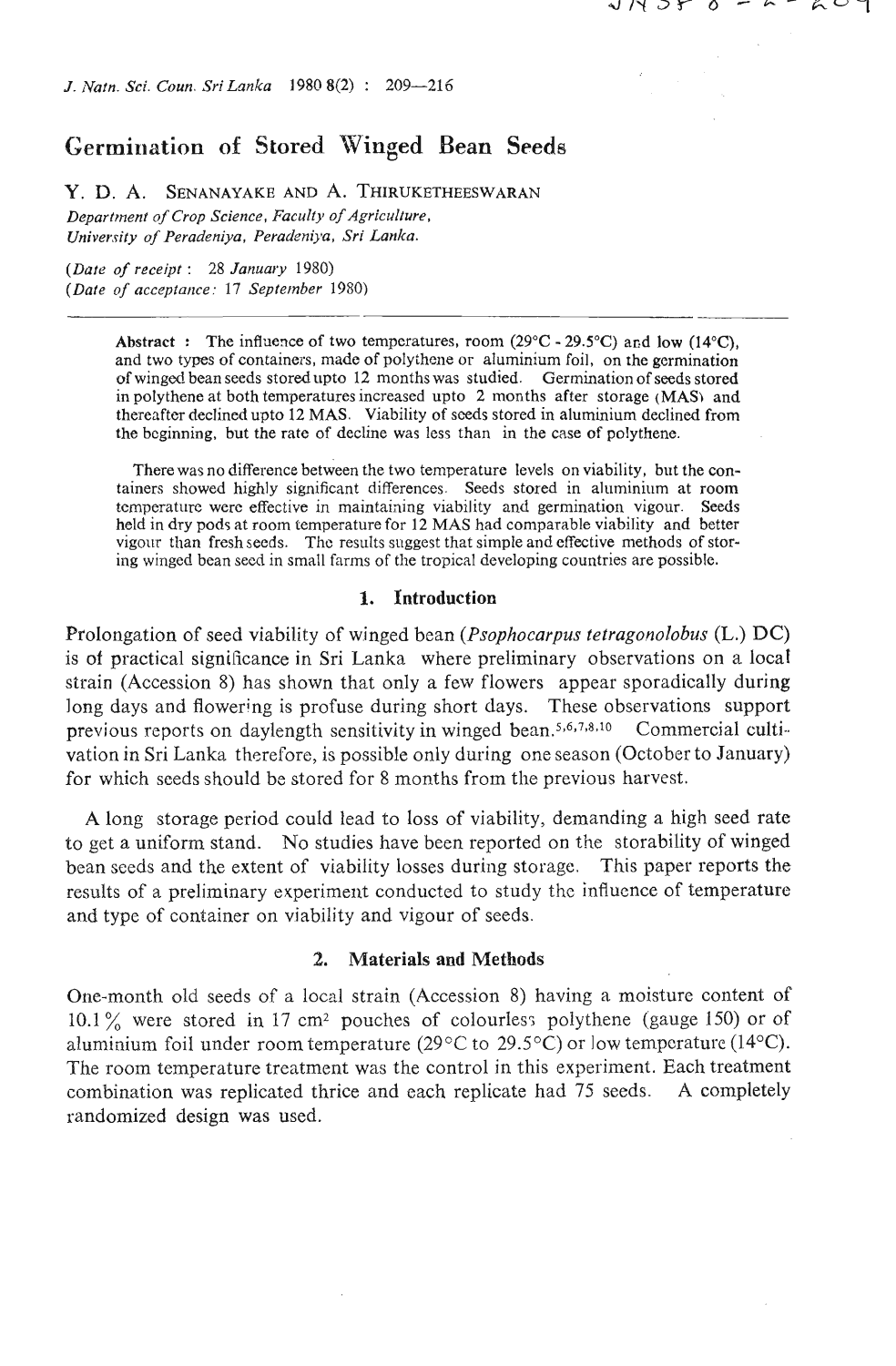Germination was tested at 2 months intervals for a period of 12 months after storage (MAS). Seeds wzre sown at a depth of 1.5 cm in aluminium trays (40 cm  $\times$  30 cm  $\times$  6 cm) containing sand. The medium was kept moist during the germination period. The cumulative germinztion percentage was recorded from the 7th day to the 27th day after sowing. The germination of a separate sample of seed held in undehisced dry pods at room temperature was also tested at 12 MAS.

#### $\overline{3}$ . **Results**

Although germination was recorded upto 27 days after sowing, it leveled off at 19 to 22 days in all treatments (Figure 1 to Figure 6). Maximum  $\%$  of germination in fresh seeds used in the study was  $67.9\%$  (Table I). But the maximum germination of seeds stored in polythene at both temperatures was found to increasc upto 2 MA3 (Table 2a). Germination decreased in all treatments from 2 to 12 MAS (Table 2a). The decline was greater in seeds stored in polythene. However, in seeds stored in aluminium foil, decline was less.

TABLE 1. % germination of fresh seeds and seeds maintained in dry pods for 12 months. The figures in parenthesis indicate proportion of total germinated at 22 days.

| aluminium foil, decline was less.                                                                                                                                      |                     |        |        |        |         |         |  |  |
|------------------------------------------------------------------------------------------------------------------------------------------------------------------------|---------------------|--------|--------|--------|---------|---------|--|--|
| TABLE 1.<br>% germination of fresh seeds and seeds maintained in dry pods for 12 months.<br>figures in parenthesis indicate proportion of total germinated at 22 days. |                     |        |        |        |         | The     |  |  |
| Period of Storage                                                                                                                                                      | Days after Planting |        |        |        |         |         |  |  |
|                                                                                                                                                                        | 7                   | 10     | 13     | 16     | 19      | 22      |  |  |
| 0 MAS (fresh seeds)                                                                                                                                                    | 5.3                 | 19.1   | 26.6   | 46.2   | 67.0    | 67.9    |  |  |
|                                                                                                                                                                        | (7.8)               | (28.1) | (39.1) | (68.0) | (98.6)  | (100.0) |  |  |
| 12 MAS (seeds in                                                                                                                                                       | 32.4                | 49.3   | 59.5   | 64.4   | 65.7    | 65.7    |  |  |
| dry pods)                                                                                                                                                              | (49.3)              | (75.0) | (90.5) | (98.0) | (100.0) | (100.0) |  |  |

At 12 MAS, seeds stored in aluminium at room and low temperatures had a higher germination compared to those stored in polythene (Table 2a.). This was also evident throughout the germination period from 7 to 22 days after sowing (Figure **6).**  However, at 8 MAS, seeds stored in aluminium at room temperature showed the highest germination percentage at all stages of counting (Figure 4).

TABLE 2a. Percentage germination of winged bean seeds at 2 months intervals at 22 days after sowing. sowing.

| Treatments                     |      |      | Months after Storage |      |      |      |
|--------------------------------|------|------|----------------------|------|------|------|
|                                | 2    | 4,   |                      | 8    | 10   | 12   |
| Polythene, room                |      |      |                      |      |      |      |
| temperature<br>Polythene, low  | 79.5 | 78.6 | 32.8                 | 21.7 | 20.4 | 16.7 |
| temperature<br>Aluminium, room | 88.4 | 84.8 | 47.5                 | 38.6 | 32.4 | 30.6 |
| temperature<br>Aluminium, low  | 63.9 | 63.5 | 62.6                 | 50.6 | 47.4 | 39.9 |
| temperature                    | 63.5 | 53.3 | 48.4                 | 47.5 | 45.3 | 44.8 |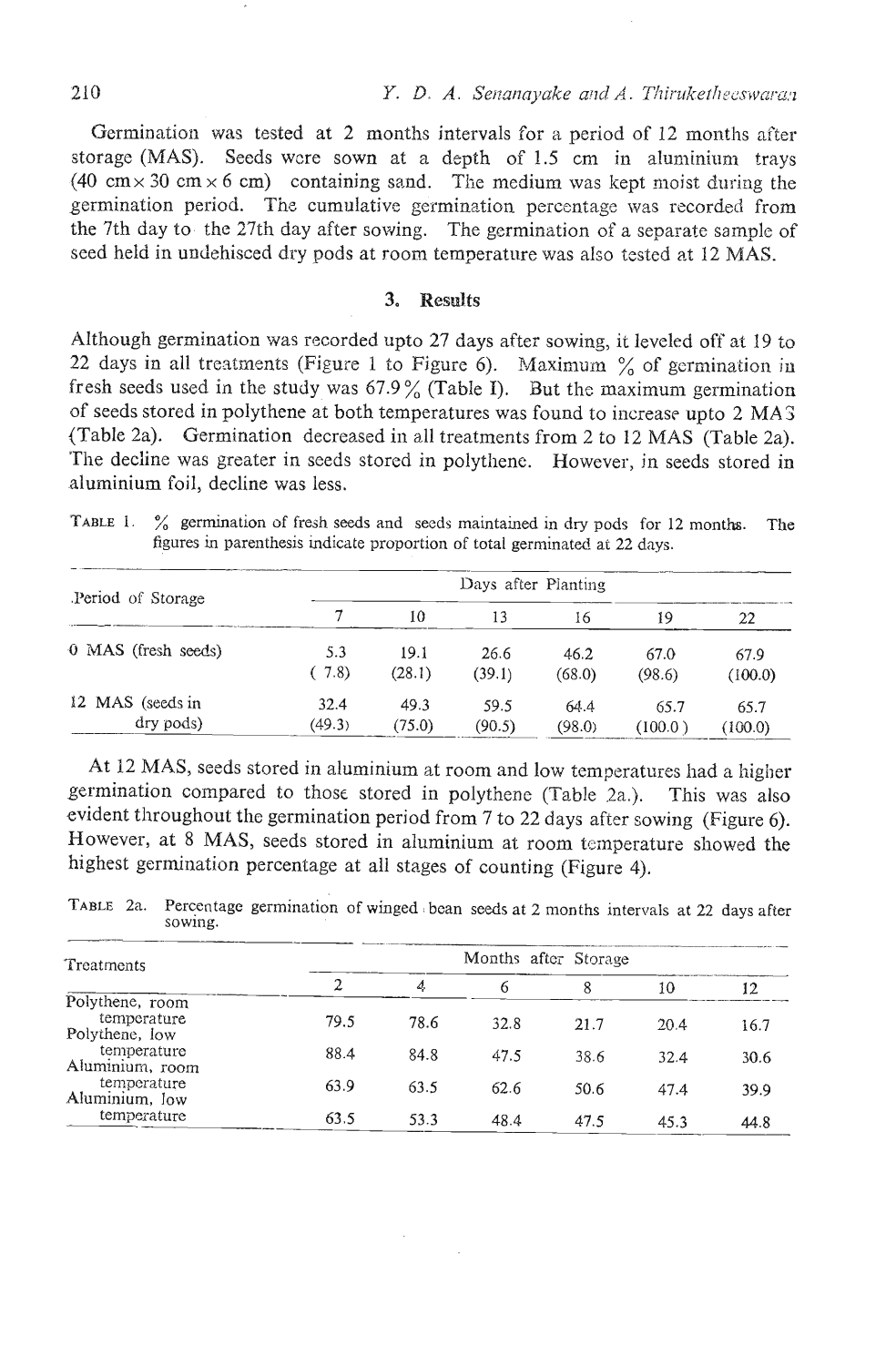Germination of Stored Winged Bean Seeds

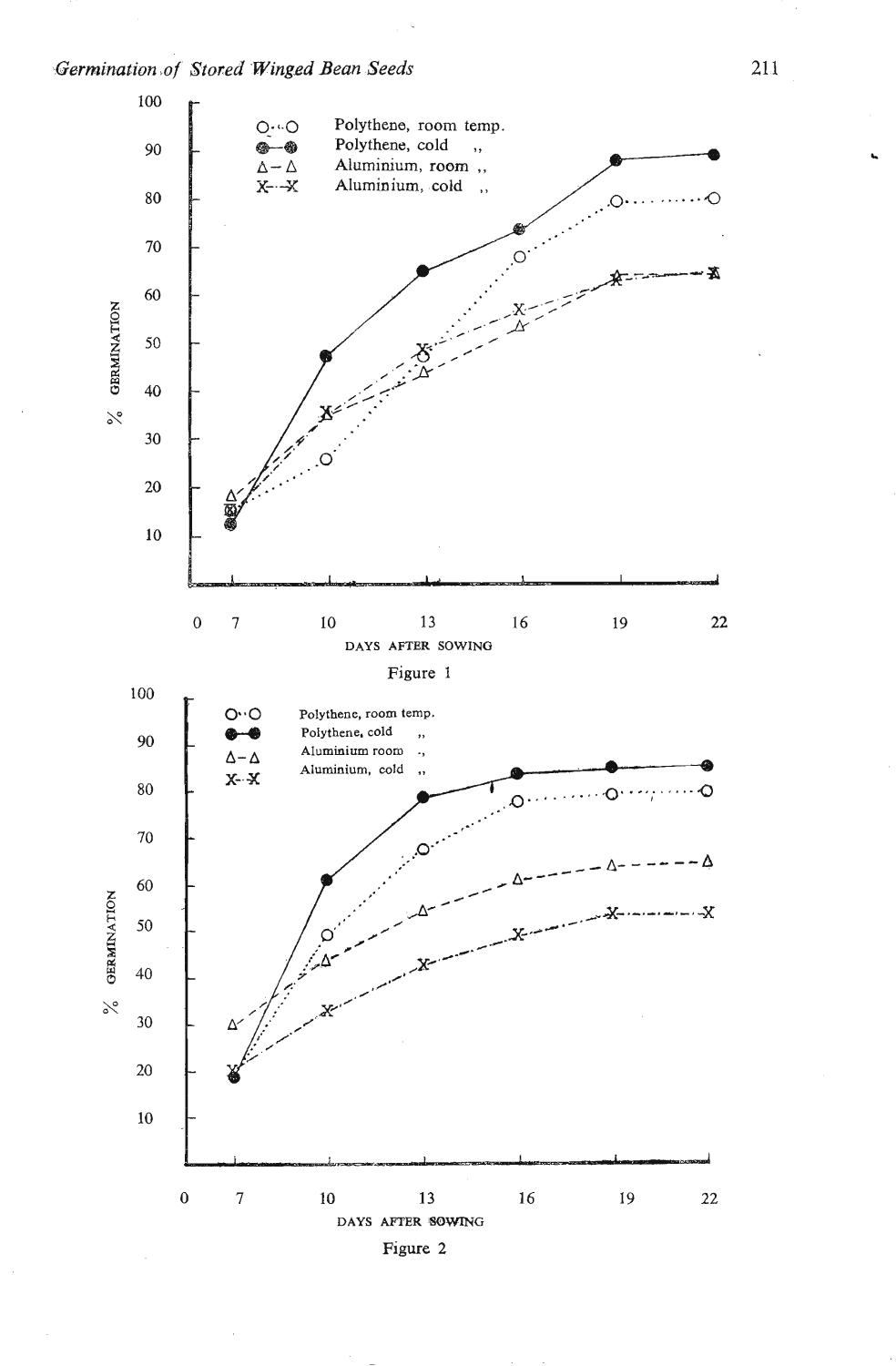

 $212$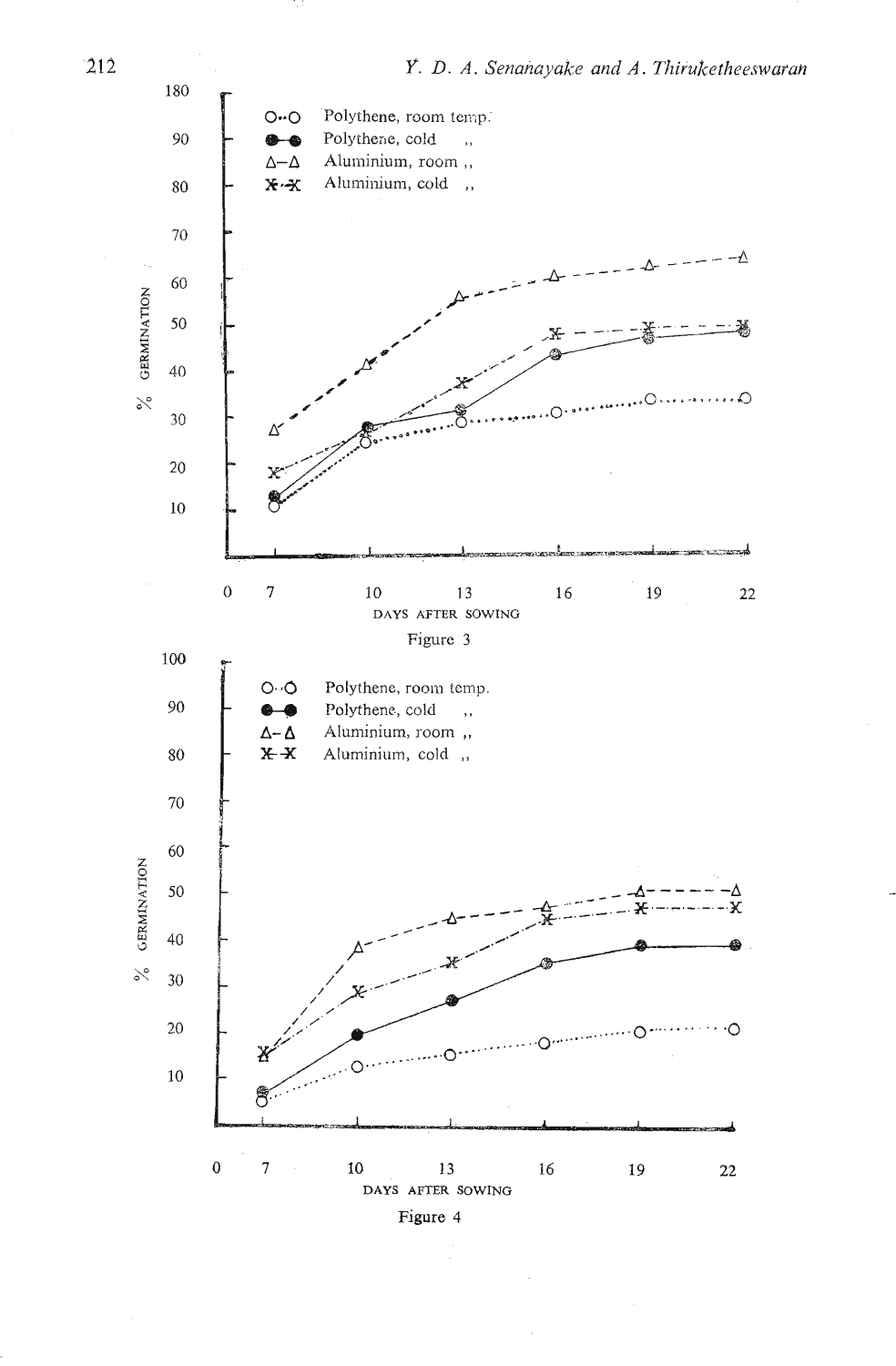

Figure 1-6 Percentage of germination of seeds stored at different treatments from 2 to 12 months at 2-months intervals.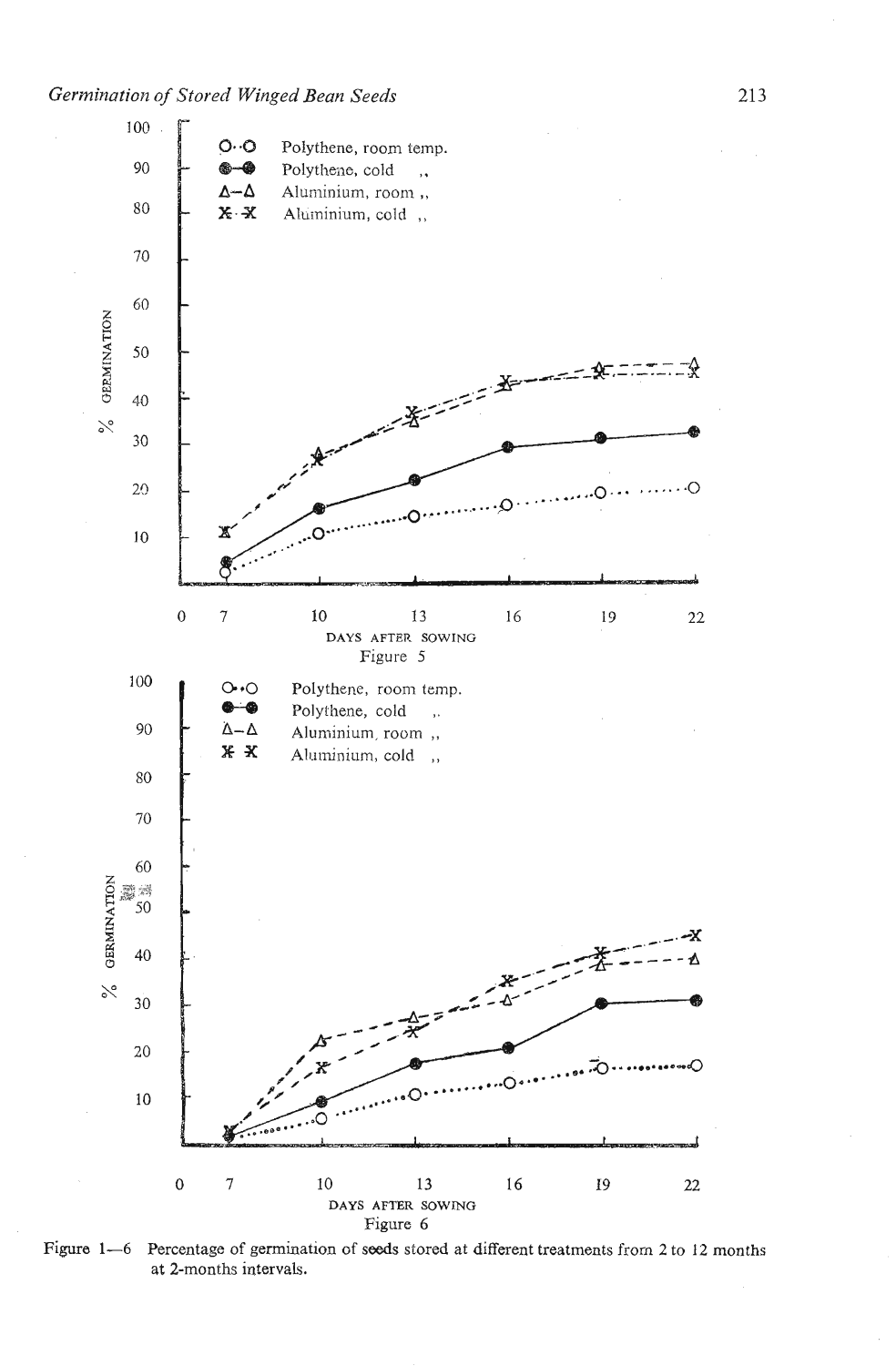Differences in storage temperatures had no significant effect on germination throughout the year except at 8 MAS (Table 2b). But types of containers had a very highly significant effect from 2 to 12 MAS at 22 days after sowing. Significant interactions were found between temperatures and containers (Table 2b);

| Treatments               | Months after Storage |       |             |     |                                                                                            |                                                           |  |  |
|--------------------------|----------------------|-------|-------------|-----|--------------------------------------------------------------------------------------------|-----------------------------------------------------------|--|--|
|                          |                      | 4     |             |     | 10                                                                                         |                                                           |  |  |
| Temperature<br>Container | NS                   | NS    | $_{\rm NS}$ | *   | NS                                                                                         | NS                                                        |  |  |
|                          | ***                  | ***   | ***         | *** | 计算术                                                                                        | ***                                                       |  |  |
| Interaction              | NS                   | $***$ | ***         | *** | *<br>www.communication.com/communication.com/communication.com/communication/communication | <b>NS</b><br>the official analysis and highlight comments |  |  |

 $T_{\text{max}}$  2b. Significance of influence of temperature, container and their interactions on germination suincation of mitiative of

 $**$  \*\*\*  $Sineifgent at P = 0.05, 0.1, 0.01$  respectively \*\*, \*\*\*  $=$  Significant at P=

Germination  $\%$  of seeds stored in pods at room temperature showed higher germination from 7th to 16th days after sowing and almost equal germination at 22 days, when compared with the performance of fresh seeds (Table I). The table also shows that 49.3 % of the viable seeds held in pods germinated by the 7th day compared to 7.8% in fresh seeds and 90% germination was reached in them by 13 days. Likewise early germination was also evident in all storage treatments upto 6 MAS and for the seeds stored in aluminium foil upto 8 MAS (Figure 1 to Figure 4).

Since the critical storage period for an annual system of planting is 8 months in Sri Lanka, germination at 8 MAS was examined (Table 3). Seeds stored in aluminium at room temperature shows good early germination. By the 10th day, 77 % had germinated and 3 days later germination increased to 88.5%. On both days germination was significantly higher than that of seeds stored in other: treatments.

| Treatments                     | Days after Planting |      |      |      |       |       |  |
|--------------------------------|---------------------|------|------|------|-------|-------|--|
|                                | 7                   | 10   | 13   | 16   | 19    | 22    |  |
| Polythene,<br>room temperature | 20.2                | 58.9 | 73.2 | 85.7 | 97.6  | 100.0 |  |
| Polythene,<br>low temperature  | 18.1                | 51.8 | 69.9 | 90.9 | 100.0 | 100.0 |  |
| Aluminium,<br>room temperature | 29.2                | 77.0 | 88.5 | 93.8 | 100.0 | 100.0 |  |
| Aluminium,<br>low temperature  | 33.4                | 61.6 | 75.5 | 93.4 | 100.0 | 100.0 |  |
| $LSD(P = 0.05)$                | 13.0                | 14.1 | 12.1 | 8.0  | 1.5   |       |  |

TABU **3.** Influence of temperature and container on proportion of germination **8** months after  $\frac{1}{2}$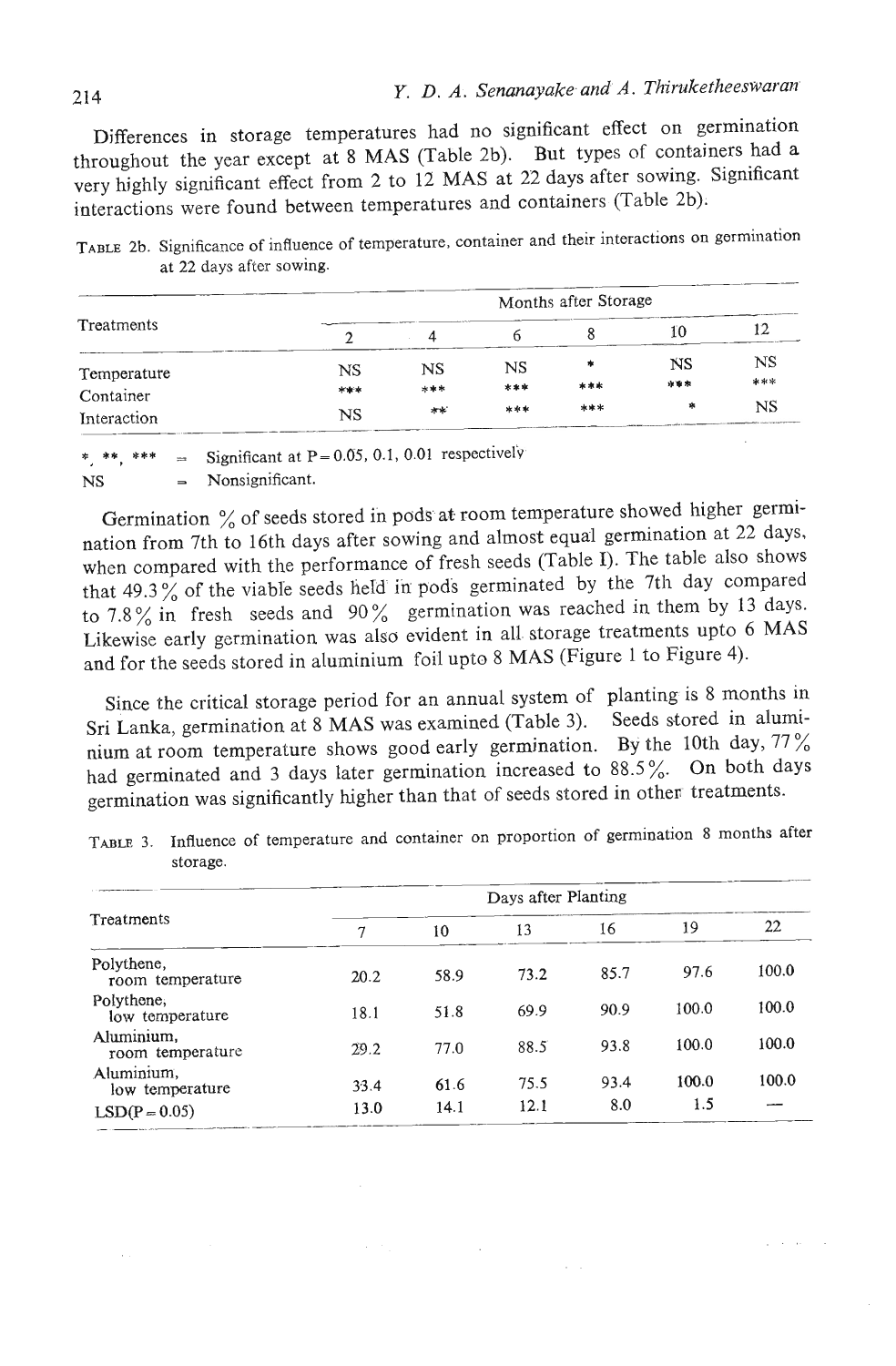## 4. Discussion

The increase in germination  $\frac{6}{6}$  of seeds stored in polythene at room and low temperatures upto 2 months suggests that it may be due to a dormancy-breaking effect. This is comparable to the results of Singh and Gunasena,<sup>11</sup> who reported that  $\%$ germination of 4 cultivars of soybean seeds increased with storage period up to 2 MAS. The decline in germination by 79% and 65% of seeds stored in polythene at room and low temperatures, respectively, could be due to their deterioration, probably to the increase of seed moisture  $\%$ . In contrast, storage in aluminium was more suitable because the loss of viability was only 37% and 20% at the higher and lower temperatures, respectively. Harrington and Douglas<sup>2</sup> have identified polythene (700 gauge) and aluminium foil laminated packets as two of the moisture-proof containers when they are properly sealed. In our study, however, the polythene used was of 150 gauge which could have resulted in entry of moisture through the sealed polythene bags, and moisture being a factor that influences germination<sup>1,3,12</sup> the seeds stored in polythene could show lower germination as found in this study.

Seeds stored in polythene at low temperature always maintained a higher germination  $\%$  than that stored at room temperature during the entire period of the study (Table 2a). This is comparable to other reports where storage at lower temperatures have given higher germination in beans<sup>12</sup> and soybeans.<sup>9,11</sup> In contrast, germination was higher in seeds stored at room temperature than under low temperature in aluminium up to 10 MAS (Table 2a) which suggests that in tropical-farming environments of developing countries the requirement of cold storage facilities which are not freely available could be by-passed in this crop until the next cropping-season.

The preliminary observations made in this study that seeds held in dry pods at room temperature had a comparable viability and early germination than fresh seeds suggests that keeping the seeds in pods in the farmers' homes would be an effective and cheap method of storage. This aspect needs further investigation.

### **Acknowledgements**

The authors wish to thank Dr. H. M. Ross-Parker for advice in statistical analysis. The senior author acknowledges with thanks a research grant by the National Science Council of Sri Lanka which permitted this study.